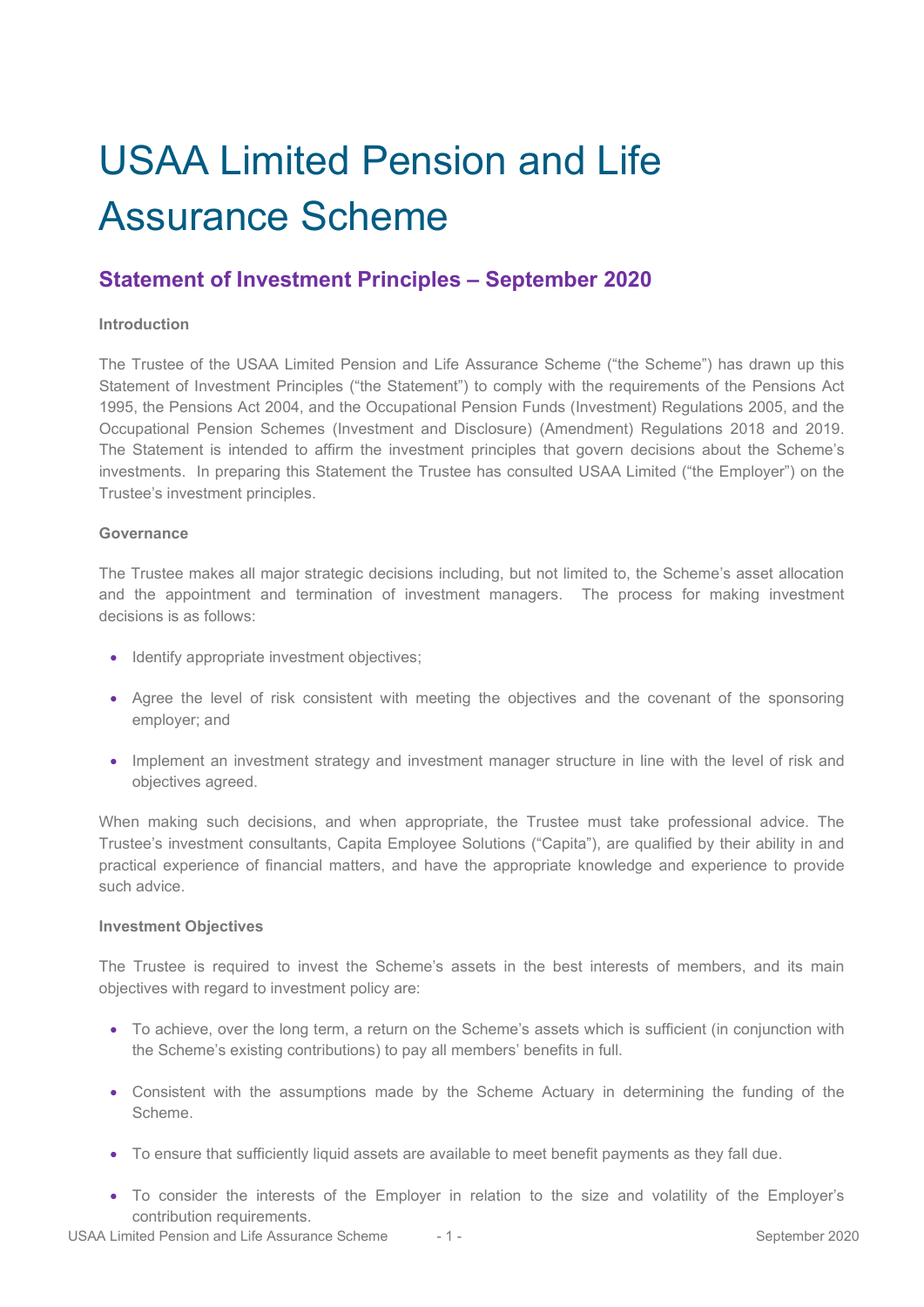The Trustee understands, following discussions with the Employer, that it is willing to accept a degree of volatility in the Employer's contribution requirements in order to aim to reduce the long-term cost of providing the Scheme's benefits.

#### **Risk Management and Measurement**

The Trustee is aware of and pays close attention to a range of risks inherent in investing the assets of the Scheme. The Trustee believes that the investment strategy provides for adequate diversification both within and across different asset classes. The Trustee further believes that the current investment strategy is appropriate given the Scheme's liability profile. The Trustee's policy on risk management is as follows:

- The primary investment risk faced by the Scheme arises as a result of a mismatch between the Scheme's assets and its liabilities. This is therefore the Trustee's principal focus in setting investment strategy, taking into account the nature and duration of the Scheme's liabilities.
- The Trustee recognises that whilst increasing risk would be expected to increase potential returns over a long period, it also increases the risk of a shortfall in returns relative to that required to cover the Scheme's liabilities as well as producing more short-term volatility in the Scheme's funding position. The Trustee has taken advice on the matter and (in light of the objectives noted previously) considered the implications of adopting different levels of risk.
- The Trustee recognises the risks that may arise from the lack of diversification of investments. Subject to managing the risk from a mismatch of assets and liabilities, the Trustee aims to ensure the asset allocation strategy in place results in an adequately diversified portfolio. Due to the size of the Scheme's assets and recognising the need to diversify, investment exposure is obtained via pooled vehicles.
- The documents governing the investment manager's appointment include a number of guidelines which, among other things, are designed to ensure that only suitable investments are held by the Scheme.
- The safe custody of the Scheme's assets is delegated to professional custodians via the use of pooled vehicles.

Should there be a material change in the Scheme's circumstances, the Trustee will review whether the current risk profile remains appropriate.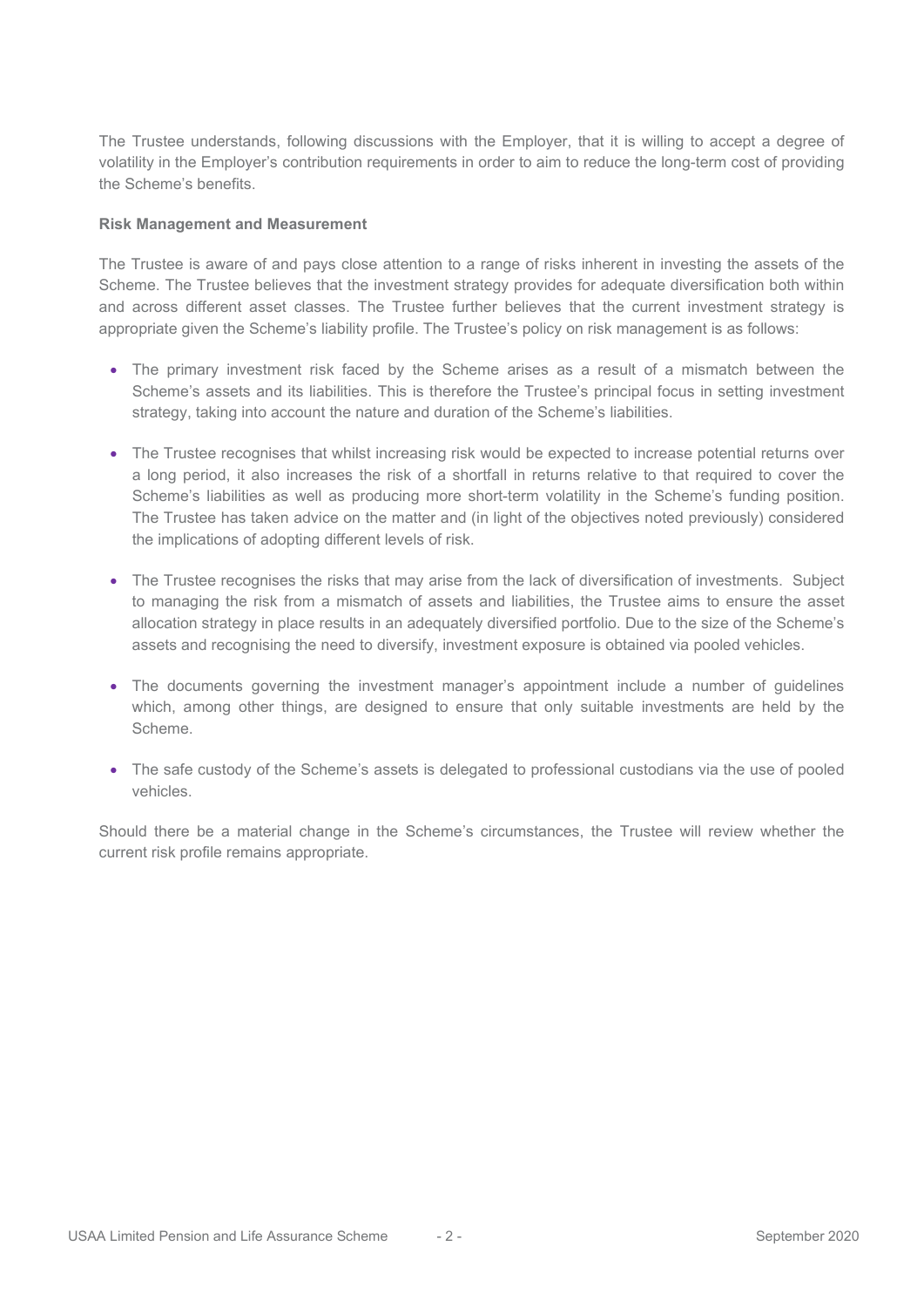# **Investment Strategy**

Given their investment objectives, the Trustee has agreed upon the asset allocation detailed in the table below. Further details are shown in the appendix. The Trustee believes that the investment risk arising from this investment strategy is consistent with the overall agreed level of risk.

| <b>Asset Class</b>                 | <b>Asset Allocation (%)</b> |
|------------------------------------|-----------------------------|
| Equity-Linked Bond Funds - Nominal | 25.0                        |
| <b>Diversified Growth Funds</b>    | 30.0                        |
| Absolute Return Bonds              | 10.0                        |
| <b>Total Return-seeking Assets</b> | 65.0                        |
| Nominal LDI                        | 11.0                        |
| Real LDI                           | 24.0                        |
| <b>Total Matching Assets</b>       | 35.0                        |
| <b>Total</b>                       | 100.0                       |

Further details on the investment funds can be found in the Appendix.

#### **Expected Return**

The Trustee expects the return on assets to be consistent with the investment objectives and investment strategy outlined above.

The Trustee expects to generate a return, over the long term, of circa 2.0% per annum, net of expenses, above a portfolio of long-dated UK Government bonds – which are considered to change in value in a similar way to the Scheme's liability value. This return is a "best estimate" of future returns that has been arrived at given the Scheme's longer term asset allocation and in the light of advice from the investment consultant.

The Trustee recognises that performance may deviate significantly from this long term expectation. This "best estimate" will also generally be higher than the estimate used for the actuarial valuation of the Scheme's liabilities. For this purpose a more prudent estimate of returns will generally be used, as agreed by the Trustee on the basis of advice from the Scheme Actuary.

#### **Investment Managers**

The Trustee has selected Insight Investment ("Insight"), BNY Mellon Investment Management ("BNY Mellon") formerly Newton, Payden & Rygel Global Limited ("Payden & Rygel") and BMO Global Asset Management ("BMO") as the appointed Investment Managers ("the Investment Managers"). The investment managers are regulated under the Financial Services and Markets Act 2000.

The Trustee has rolling contracts with its Investment Managers.

The Trustee monitors the performance of its Investment Managers on a quarterly basis. This monitoring is contained in a report provided by its investment consultants.

The Trustee has set performance objectives, including time periods, consistent with the investment strategy set out in this statement.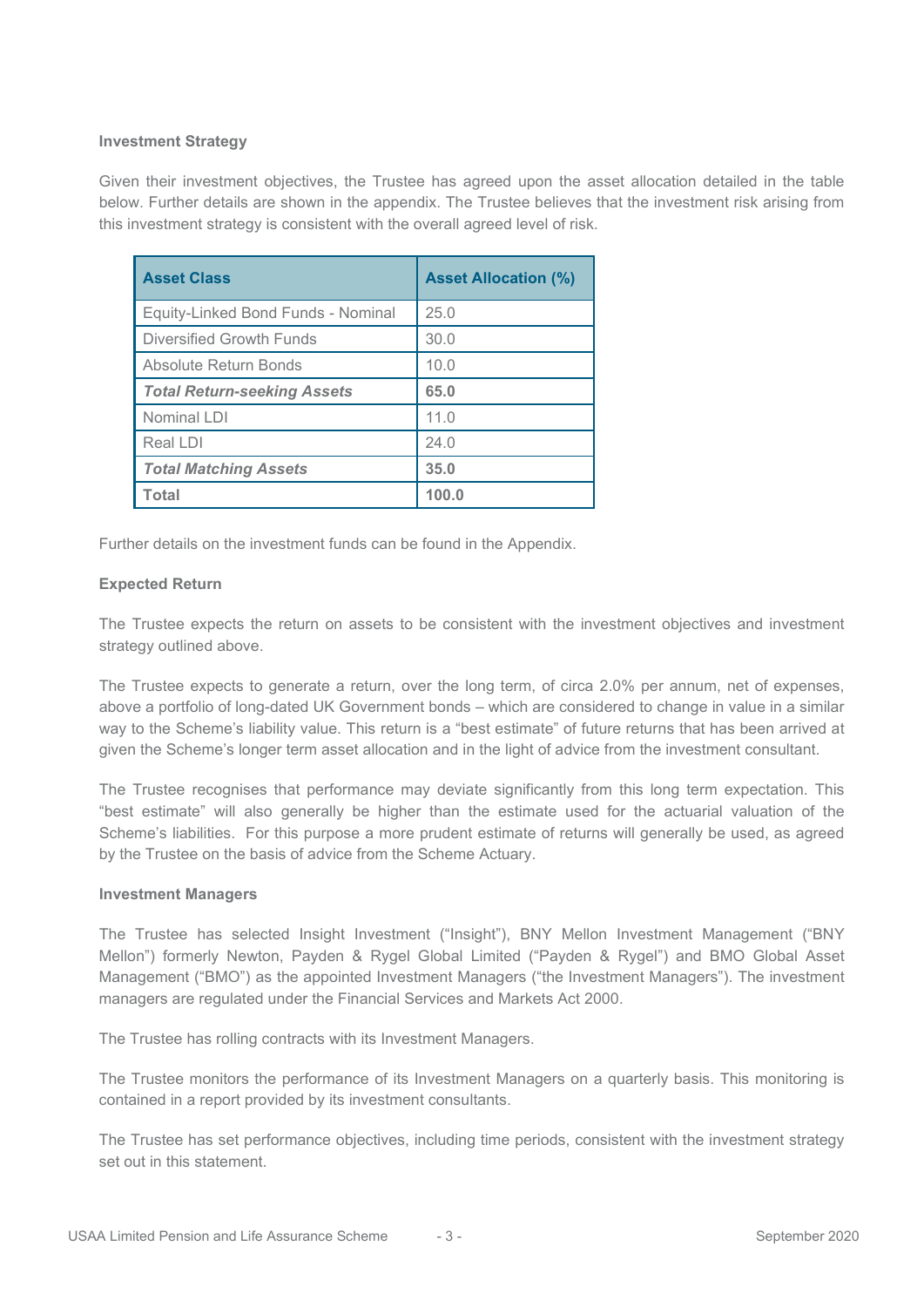#### **Investment Manager Remuneration**

The Trustee monitors the remuneration and incentives, that are paid to its Investment Managers and how it rewards its key staff who manage client funds, along with how remuneration and incentives motivate employees who manage client funds.

As part of the monitoring that the Trustee carries out on a regular basis, they ensure that this policy is in line with its investment strategy.

#### **Investment Manager Philosophy and Engagement**

The Trustee monitors the Investment Managers' process for assessing the businesses they invest in, and whether business performance over the medium to long-term involves a holistic look beyond mainly accountancy measures. The Trustee considers if the Investment Managers are incentivised to make decisions on a short-term basis or on a medium to long-term basis and whether this coincides with the business assessments being made. The Trustee is conscious of whether the Investment Managers are incentivised by the agreement with the Trustee to engage with the investee business and to what extent any engagement focuses on improving medium to long-term performance.

#### **Investment Manager Portfolio Costs**

The Trustee will monitor costs of buying, selling, lending and borrowing investments and it will look to monitor the costs breakdown annually, as long as the Investment Managers provide these costs using the Cost Transparency Initiative template. They will also ensure that, where appropriate, its Investment Managers monitor the frequency of transactions and portfolio turnover. If there are any targets then they will monitor compliance with these targets.

# **Environmental, Social and Governance ("ESG") Considerations**

The Trustee believes that its main duty, reflected in the investment objectives, is to protect the financial interests of the Scheme's members. The Trustee believes that ESG considerations (including but not limited to climate change) and stewardship in the selection, retention and realisation of its investments is an integral part of this duty and can contribute to the generation of good investment returns. Legislation requires that the Trustee forms a view of the length of time that it considers is needed for the funding of future benefits by the investments of the Scheme. The Trustee recognises that this is a DB scheme open to new entrants with an ageing membership. Nevertheless, the Trustee believes that an appropriate time horizon for the Scheme could still be over 15 years, which gives plenty of scope for ESG considerations to be financially material.

The Trustee has elected to invest predominantly in pooled funds and it is difficult to, therefore, directly influence the ESG policies, including the day-to-day application of voting rights, of the funds in which they invest (especially where assets are managed passively). However, the Trustee will consider the manager policies in all future selections and will deepen their understanding of their existing manager policies by reviewing these at least annually. The Trustee will also seek to understand what other options might be available at their managers and in the wider market. In cases where they are dissatisfied with a managers' approach it will take this into account when reviewing them. It is also keen that all its managers are signatories of the UN Principles of Responsible Investment, which is currently the case.

The Trustee believes that stewardship is important, through the exercising of rights (including voting rights) attaching to investments. The Trustee is keen that its managers can explain when, and by what practical methods, the managers monitor and engage with relevant persons about relevant matters in this area. It will be liaising with its managers (including its passive managers) to obtain details of the voting behaviour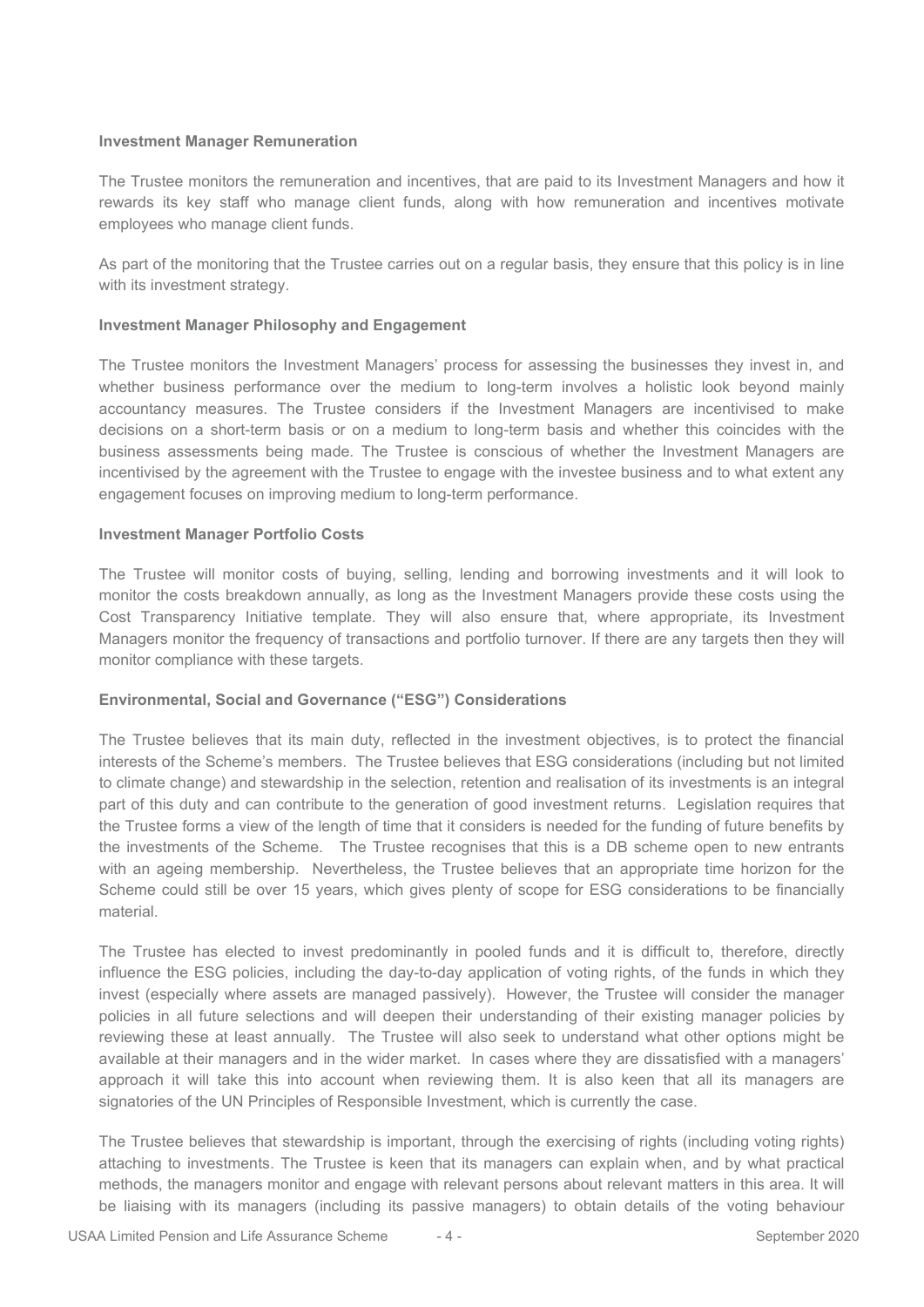(including the most significant votes cast on the Trustee's behalf). The Trustee is also keen that its managers are signatories of the UK Stewardship Code. This is currently the case.

The Trustee will monitor the voting being carried out by Investment Managers and custodians on their behalf. They will do this by receiving reports from its Investment Managers which should include details of any significant votes cast and proxy services that have been used.

The Trustee is aware that ESG and stewardship considerations involve an ongoing process of education for themselves and engagement with its investment managers. To that end it dedicates time regularly to the discussion of this topic and intend to review and renew its approach periodically with the help of its investment consultants, where required. Consequently, the Trustee expects the Scheme's Investment Managers to have effective ESG policies (including the application of voting rights) in place and look to discuss the investment managers' ESG policies with them when the managers attend Trustee meetings.

Non-financial matters, including members' views are currently not taken into account.

#### **Employer-Related Investments**

The Trustee's policy is not to hold any direct employer-related investments as defined in the Pensions Act 1995, the Pensions Act 2004 and the Occupational Pension Funds (Investment) Regulations 2005.

#### **Fee Structures**

The investment managers are paid a management fee on the basis of assets under management. The investment consultant is paid on a fixed fee basis for providing 'core services'. The Trustee can also request that Capita undertake 'out-of-scope' projects, which may be undertaken on a fixed fee or time-cost basis – as agreed between the Trustee and Capita.

#### **Review of this Statement**

The Trustee will review this Statement at least once every three years and without delay after any significant change in investment policy. Any change to this Statement will only be made after having obtained and considered the written advice of someone who the Trustee reasonably believes to be qualified by their ability in and practical experience of financial matters and to have the appropriate knowledge and experience of the management of pension Scheme investments.

# **COLIN RICHARDSON**

On behalf of the Trustee

28 September 2020

**Date** 

**For and on behalf of the PTL Governance Ltd as Trustee of the USAA Limited Pension and Life Assurance Scheme**